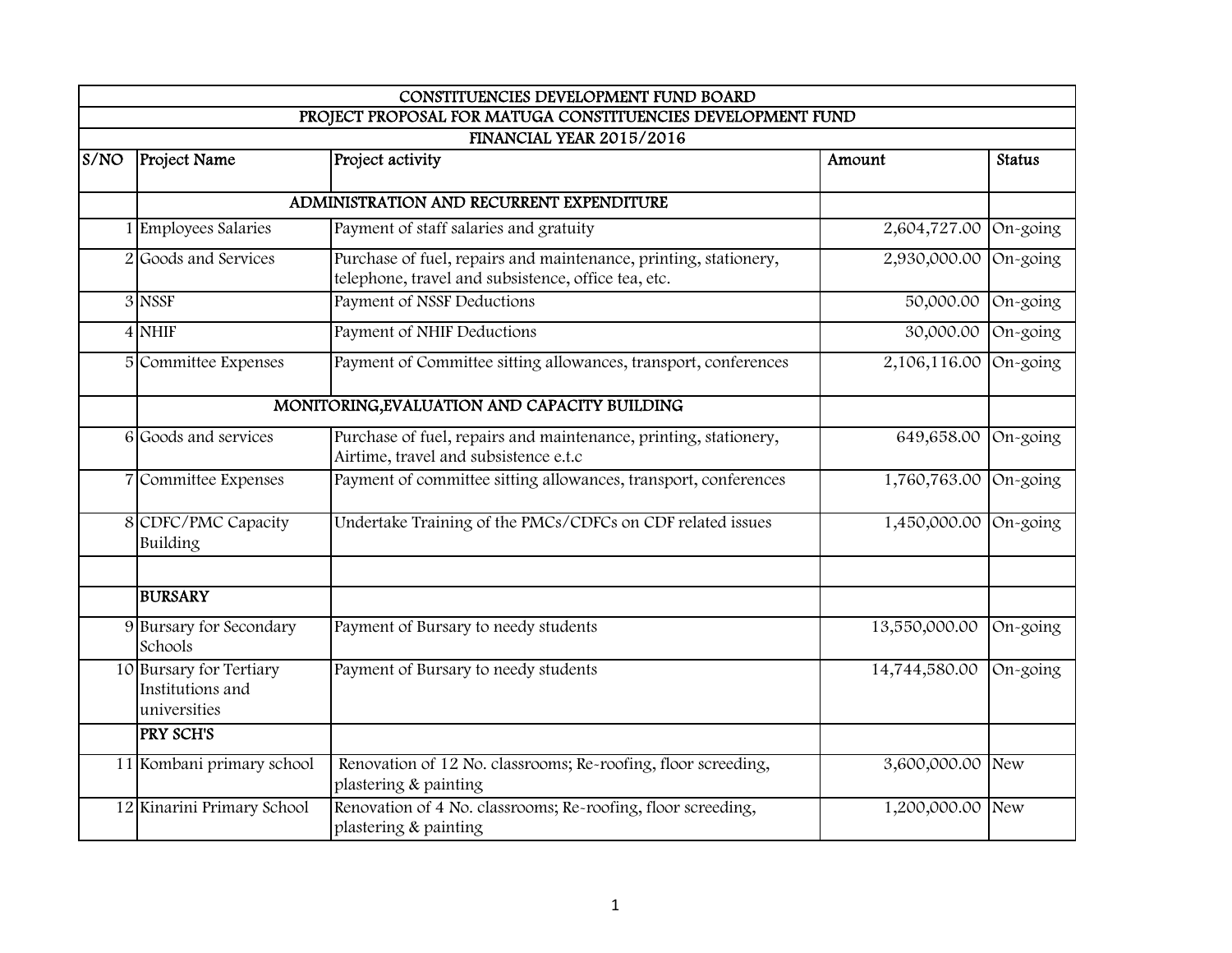| 13 Golini primary school                | Renovation of 8 No. classrooms; Re-roofing, floor screeding,                                                                                                                                                                                       | 2,400,000.00 New |          |
|-----------------------------------------|----------------------------------------------------------------------------------------------------------------------------------------------------------------------------------------------------------------------------------------------------|------------------|----------|
|                                         | plastering & painting                                                                                                                                                                                                                              |                  |          |
| the disabled                            | 14 Lukore primary school for Renovation of a Hostel; Re-roofing, floor screeding & re-painting                                                                                                                                                     | 1,500,000.00 New |          |
| 15 Mbweka primary school                | Construction of 2No. V.I.P Pit latrines                                                                                                                                                                                                            | 1,200,000.00 New |          |
| 16 Ganze primary school                 | Construction of 2No. classrooms                                                                                                                                                                                                                    | 2,200,000.00 New |          |
| 17 Chidzumu primary                     | Construction of 2No. classrooms                                                                                                                                                                                                                    | 2,200,000.00 New |          |
| 18 Chanyiro primary sch                 | Construction of 2No. classrooms                                                                                                                                                                                                                    | 2,400,000.00 New |          |
| 19 Mwele primary school                 | Construction of 2No. classrooms                                                                                                                                                                                                                    | 2,400,000.00 New |          |
| 20 Kibarani primary sch                 | Construction of 2 No. classrooms                                                                                                                                                                                                                   | 2,400,000.00 New |          |
| <b>SECONDARY SCH'S</b>                  |                                                                                                                                                                                                                                                    |                  |          |
| 21 Kiteje Girls' secondary<br>school    | Completion of Administration block; Plastering & painting                                                                                                                                                                                          | 500,000.00       | On-going |
| 22 Mwamgunga Girls'<br>secondary school | Construction of 2No. V.I.P Pit latrines                                                                                                                                                                                                            | 1,200,000.00 New |          |
| 23 Mwamgunga Girls'<br>secondary school | Purchase 100 pcs of lockers                                                                                                                                                                                                                        | 300,000.00       | New      |
| 24 Mbuguni secondary                    | Construction of 1No. Classroom                                                                                                                                                                                                                     | 1,100,000.00 New |          |
| 25 Tiwi Boys' secondary                 | Construction of 2No. classrooms                                                                                                                                                                                                                    | 2,200,000.00 New |          |
| 26 Mbegani secondary                    | Construction of 2 No. classrooms                                                                                                                                                                                                                   | 2,400,000.00 New |          |
| 27 Waa Boys' high sch                   | Construction of a staff house                                                                                                                                                                                                                      | 2,500,000.00 New |          |
| 28 Mwaluphamba secondary<br>school      | Completion of Administration block; Roofing, Plastering, painting,<br>fixing doors & windows                                                                                                                                                       | 2,000,000.00 New |          |
| 29 Tumaini secondary school             | Construction of Administration block; Principal's & Deputy<br>Principal's offices, Bursar's office, Staff room & toilets                                                                                                                           | 3,000,000.00 New |          |
| 30 Matuga girls' secondary<br>school    | Construction of a Modern Administration block; Principal's &<br>Deputy Principal's offices, Heads' of departments offices, Bursar's<br>offices, Accounts clerk's offices, Secretary's/reception area, Staff<br>room, waiting bay and staff toilets | 12,000,000.00    | New      |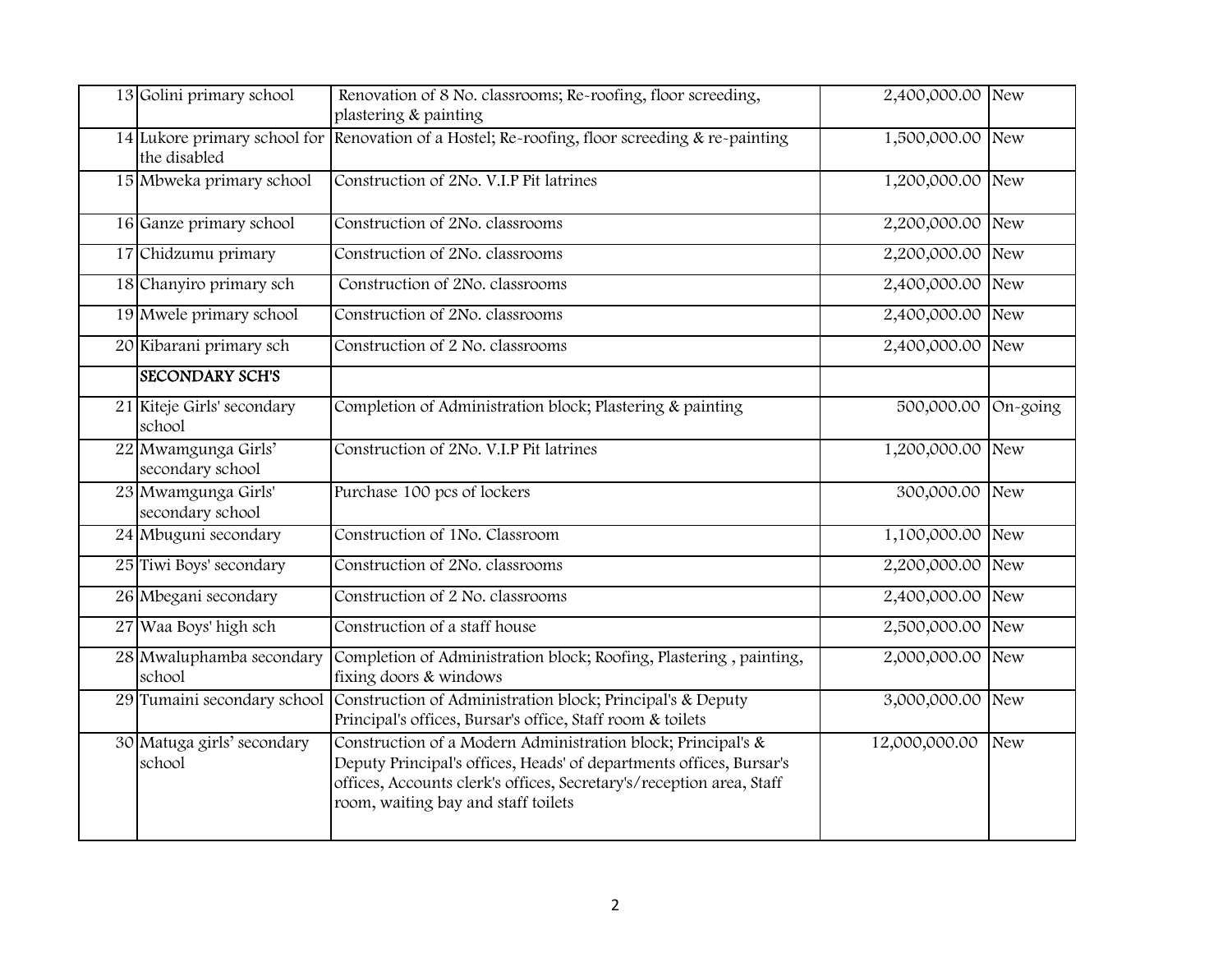| 31 Lukore secondary sch                                              | Construction of a Dormitory                                                                                                                                   | 6,300,000.00 | New        |
|----------------------------------------------------------------------|---------------------------------------------------------------------------------------------------------------------------------------------------------------|--------------|------------|
| 32 Mwanambeyu Girls'<br>secondary school                             | Construction of a laboratory                                                                                                                                  | 5,300,000.00 | New        |
| 33 Golini secondary school                                           | Provide part-funding/co-fund the purchase of a school bus                                                                                                     | 6,000,000.00 | <b>New</b> |
| 34 Tiwi girls' secondary<br>school                                   | Construction of a laboratory                                                                                                                                  | 5,300,000.00 | <b>New</b> |
| <b>HEALTH</b>                                                        |                                                                                                                                                               |              |            |
| 35 Mteza dispensary                                                  | Completion of a Dispensary; Roofing, plastering, painting, fixing<br>doors & windows                                                                          | 1,490,000.00 | On-going   |
| 36 Ng'ombeni Health Centre                                           | Completion of a staff house; Construction of a septic tank and<br>soakage pit                                                                                 | 250,000.00   | On-going   |
| 37 Mkongani Health Centre                                            | Completion of a staff house; Construction of a septic tank and<br>soakage pit                                                                                 | 250,000.00   | On-going   |
| 38 Chitsanze Dispensary                                              | Completion of a staff house; Construction of a septic tank, soakage<br>pit and paving of plinth                                                               | 450,000.00   | On-going   |
| <b>WATER</b>                                                         |                                                                                                                                                               |              |            |
| 39 Kizibe water borehole                                             | Completion of a borehole; Procure & install a submersible pump,<br>construction of a water kiosk and related connections                                      | 600,000.00   | On-going   |
| project                                                              | 40 Tserezani centre electricity Purchase and installation of a transformer & electricity connection<br>to Tserezani high school                               | 250,000.00   | On-going   |
| 41 Tsimba Chief's office                                             | Construction of a Chief's office                                                                                                                              | 2,500,000.00 | New        |
| 42 Matuga Constituency<br>Sports<br>Tournaments/League<br>activities | Carry out Constituency Sports Tournaments/League activities and<br>the winning teams to be awarded with trophies, balls and games kits                        | 2,573,614.00 | On-going   |
| <b>ENVIRONMENT</b>                                                   |                                                                                                                                                               |              |            |
|                                                                      | 43 Tumaini secondary school Procure and delivery of 1,000 No. indigenous/exotic tree seedlings<br>to school, planting, watering and care until they establish | 367,810.00   | On-going   |
| 44 Mtsamviani secondary<br>school                                    | Procure and delivery of 1,000 No. indigenous/exotic tree seedlings<br>to school, planting, watering and care until they establish                             | 367,634.00   | On-going   |